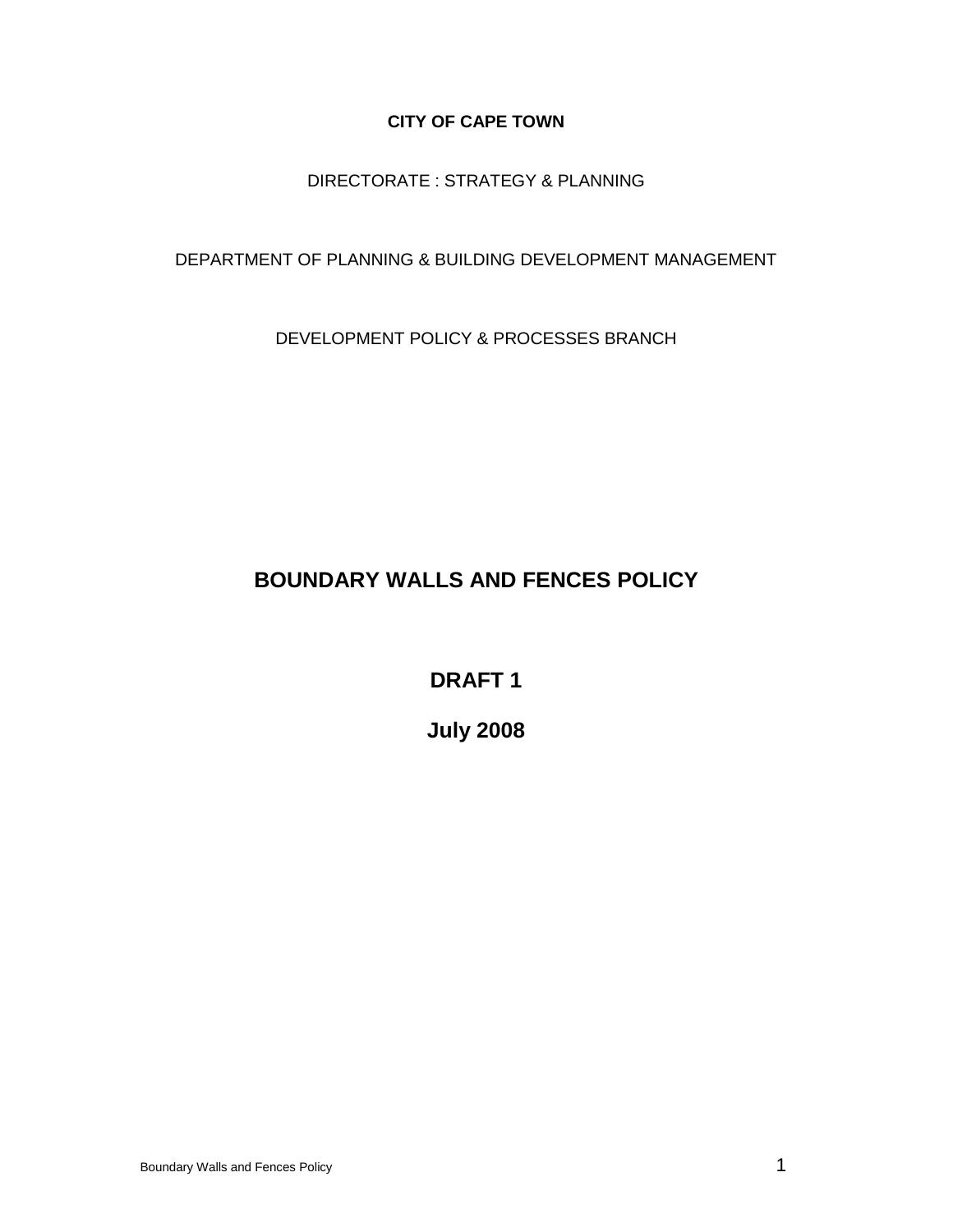# **CONTENTS**

| 1. INTRODUCTION, BACKGROUND AND PROBLEM STATEMENT3 |  |
|----------------------------------------------------|--|
|                                                    |  |
|                                                    |  |
|                                                    |  |
|                                                    |  |
|                                                    |  |
|                                                    |  |
|                                                    |  |
|                                                    |  |
|                                                    |  |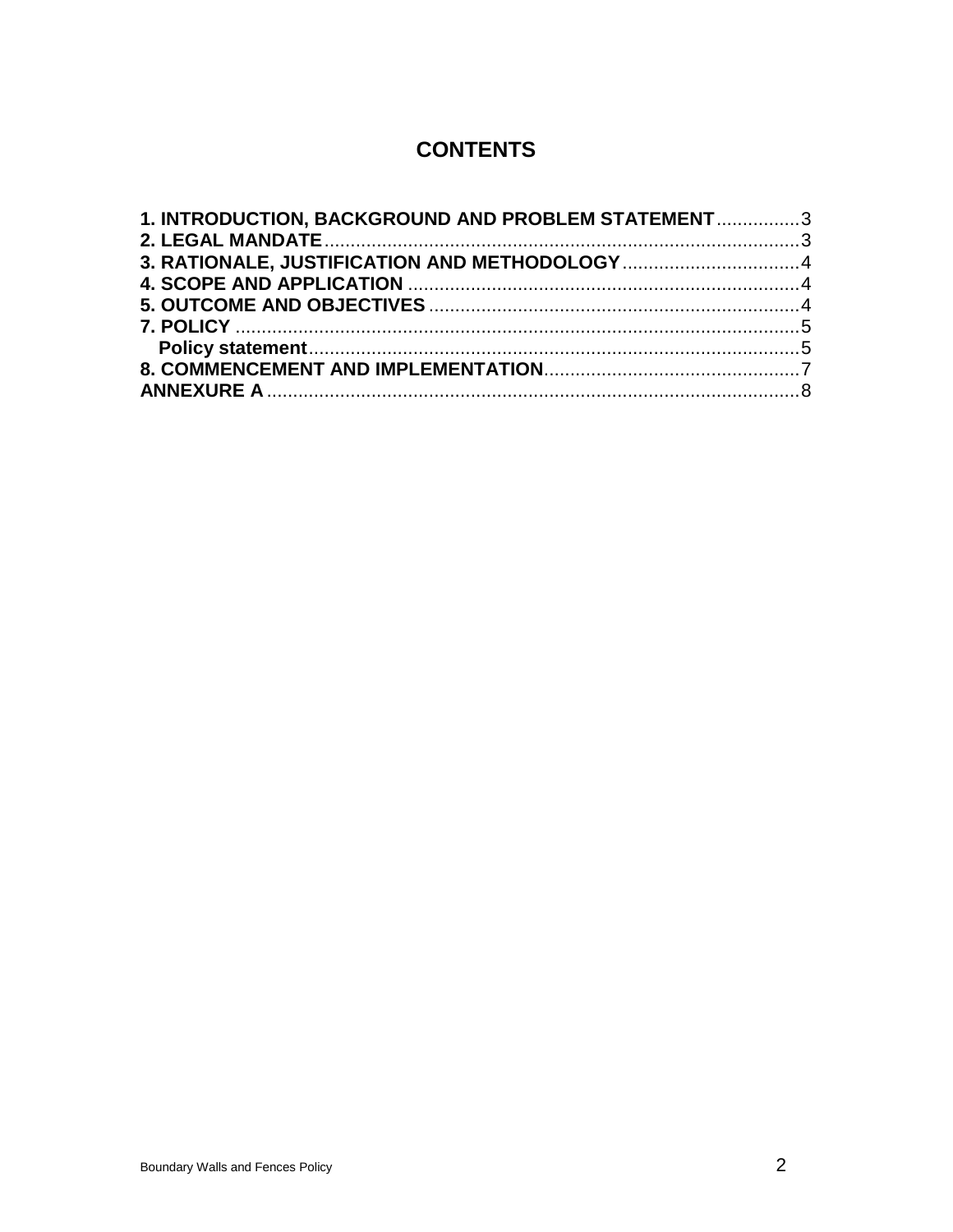### **1. INTRODUCTION, BACKGROUND AND PROBLEM STATEMENT**

<span id="page-2-0"></span>Boundary walls and fences fronting onto public streets are highly visible and directly affect the character and visual amenity of neighbourhoods.

Driven by an increased need for security more and more home owners are installing security devices on top of boundary walls and fences in an uncontrolled and haphazard manner. These devices take the form of electric fencing, razor and barbed wire and spikes of various kinds.

The need for a policy dealing with the appearance of boundary walls and fences and the installation of security devices has therefore been identified.

The City's Building By Laws prohibit the use of certain materials such as galvanised iron and asbestos sheeting and barbed wire on street boundaries but makes no provision for controlling security devices. While the Occupational Health and Safety Act controls the technical aspects of the installation of electric fences there is no provision in the Scheme Regulations to control the installation of security devices.

This policy attempts to control the appearance of boundary walls and fences and the installation of security devices on top of walls and fences.

<span id="page-2-1"></span>This policy precedes the formulation of a by law.

## **2. LEGAL MANDATE.**

Boundary walls are considered to form part of municipal planning, which is a local authority competency in terms of Part B of Schedule 5 of the Constitution. In Terms of Section 156 of the Constitution a municipality has the power to make and administer by laws for the effective administration of matters which it has the right to administer.

The control of the appearance and height of boundary walls is part of municipal planning as no provision is made in the National Building Regulations to control the appearance and height of boundary walls.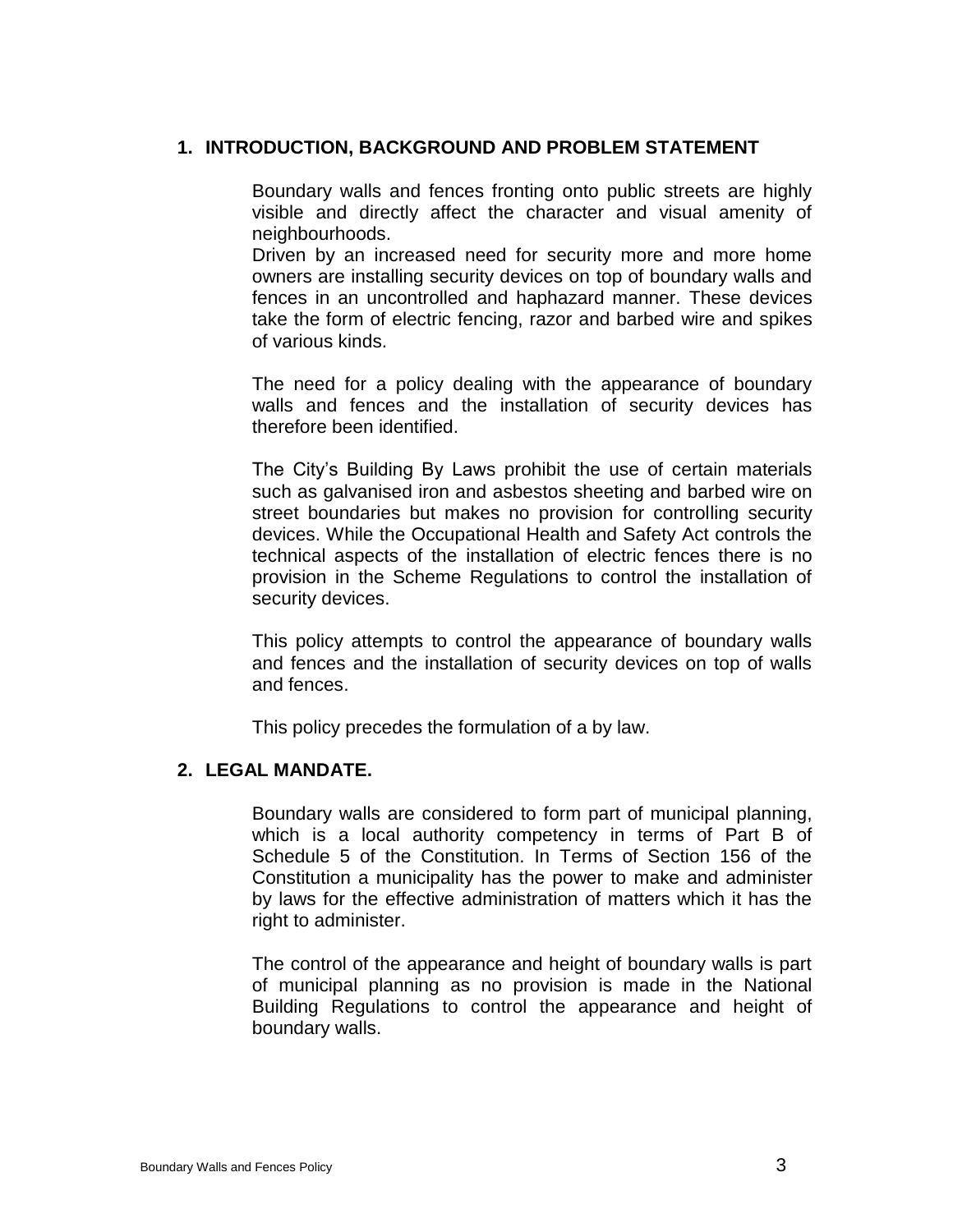## **3. RATIONALE AND JUSTIFICATION**

<span id="page-3-0"></span>In the absence of a standard city-wide policy or by laws dealing with these matters, Council is receiving complaints from the community concerning safety issues surrounding the installation of electric fences in particular. The concerns relate to the safety of children and accidental contact with the live wires.

Complaints have also been received about the use of unsightly materials and the adverse impact that this has on the character and amenity of the area.

The high crime rate is a concern to the community and the protection of life and property has become a priority in most if not all neighbourhoods.

#### **4. SCOPE AND APPLICATION.**

<span id="page-3-1"></span>This policy addresses the issues surrounding the appearance of boundary walls and fences and the installation of security devices such as electric fencing, razor wire and spikes and is complementary to the Occupational Health and Safety Act. The policy is not restricted to residential areas but also includes commercial and industrial properties.

This policy further augments and compliments the requirements in Council's Gated Development policy insofar as it relates to boundary walls and fences.

This policy does not apply to temporary hoardings at building sites.

It is not envisaged that the by law will apply to properties on which bona fide farming activities are taking place.

It is similarly not envisaged that this policy will be applicable to townships established in terms of the Less Formal Township Establishment Act, No 113 of 1991.

### **5 OUTCOME AND OBJECTIVES**

<span id="page-3-2"></span>The outcome of this policy will be a by law to regulate of the appearance of boundary walls and fences and the installation of all forms of security devices thereon.

As such, the policy is intended to address and achieve the following specific objectives: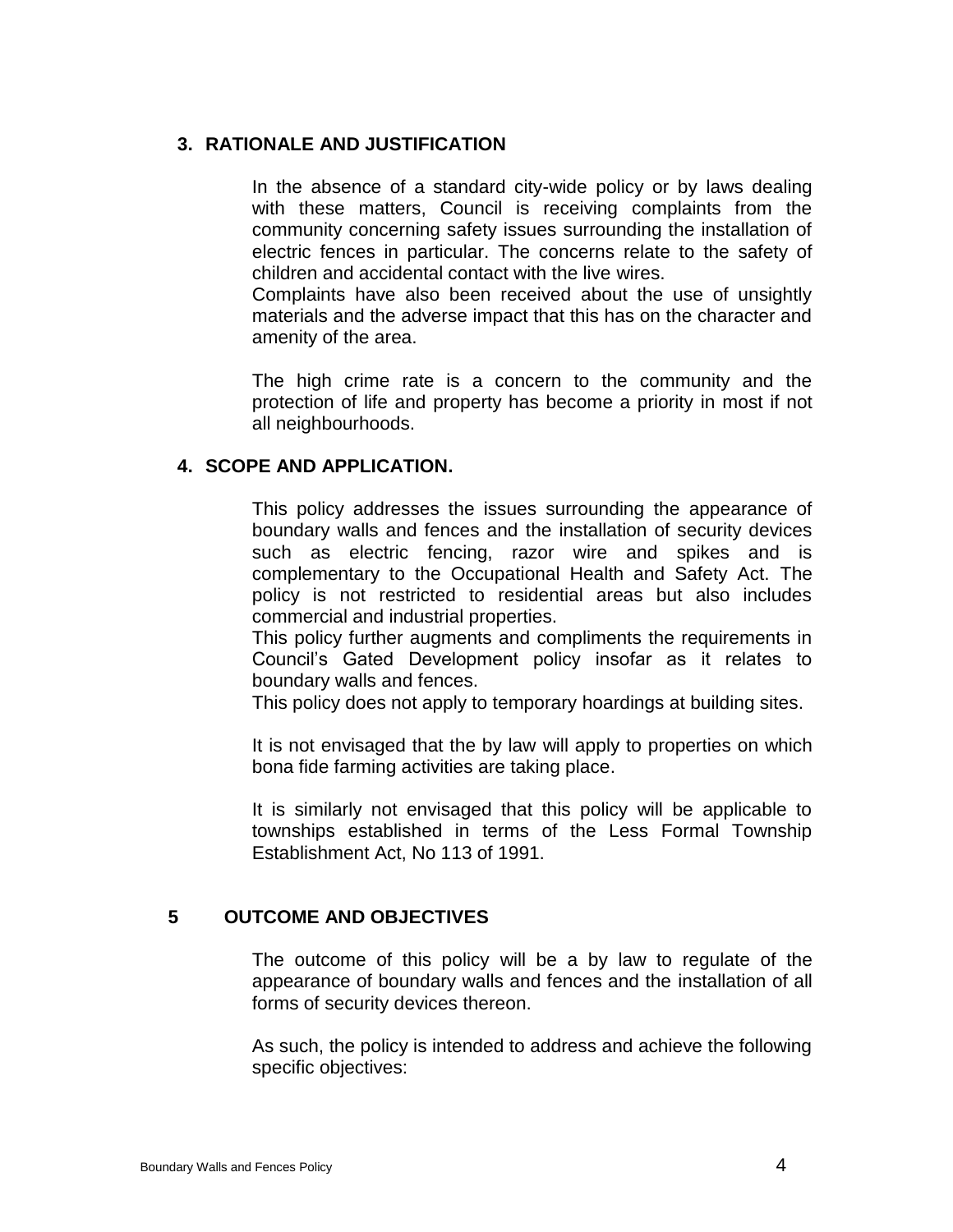- To set uniform standards and regulate appearance in the interest of general public amenity;
- To clearly set out Council's position on the installation of security devices and thereby establishing uniformity of approach;
- To support Council's IDP objective of a safe and caring City Of Cape Town;
- To provide rules to property owners regarding the installation of security devices;
- <span id="page-4-0"></span>To protect and enhance the aesthetic amenity and characters of neighbourhoods.

## **6 POLICY**

#### **Policy statement**

<span id="page-4-1"></span>Council's policy on the appearance of boundary walls and fences and the installation of security devices is as follows:

The City Of Cape Town recognises the right of property owners to secure their properties by the erection of boundary walls and fences and the installation of security devices in a manner that is designed to meet the requirements of the owner, in support of the particular character of the surrounding built environment.

As part of Council's development control function, this policy serves to inform property owners regarding the erection of boundary walls and fences and the installation of security devices thereon. Where such boundary walls or fences are erected, they should comply with the guidelines and requirements set out in this policy.

The policy takes cognisance of the City's Heritage Protection Policy and the Gated Development Policy as far as it relates to boundary walls and fences.

This policy leads to the formulation of a by law regulating boundary walls and fences.

#### **Boundary Walls and Fences**

For the purposes of managing and assessing proposals in terms of this policy a boundary wall or fence means "any wall, fence or enclosing structure erected on or next to a property boundary and any other structures (including but not limited to security devices, for example spikes, electric fencing, barbed or razor wire) affixed to or on top of it."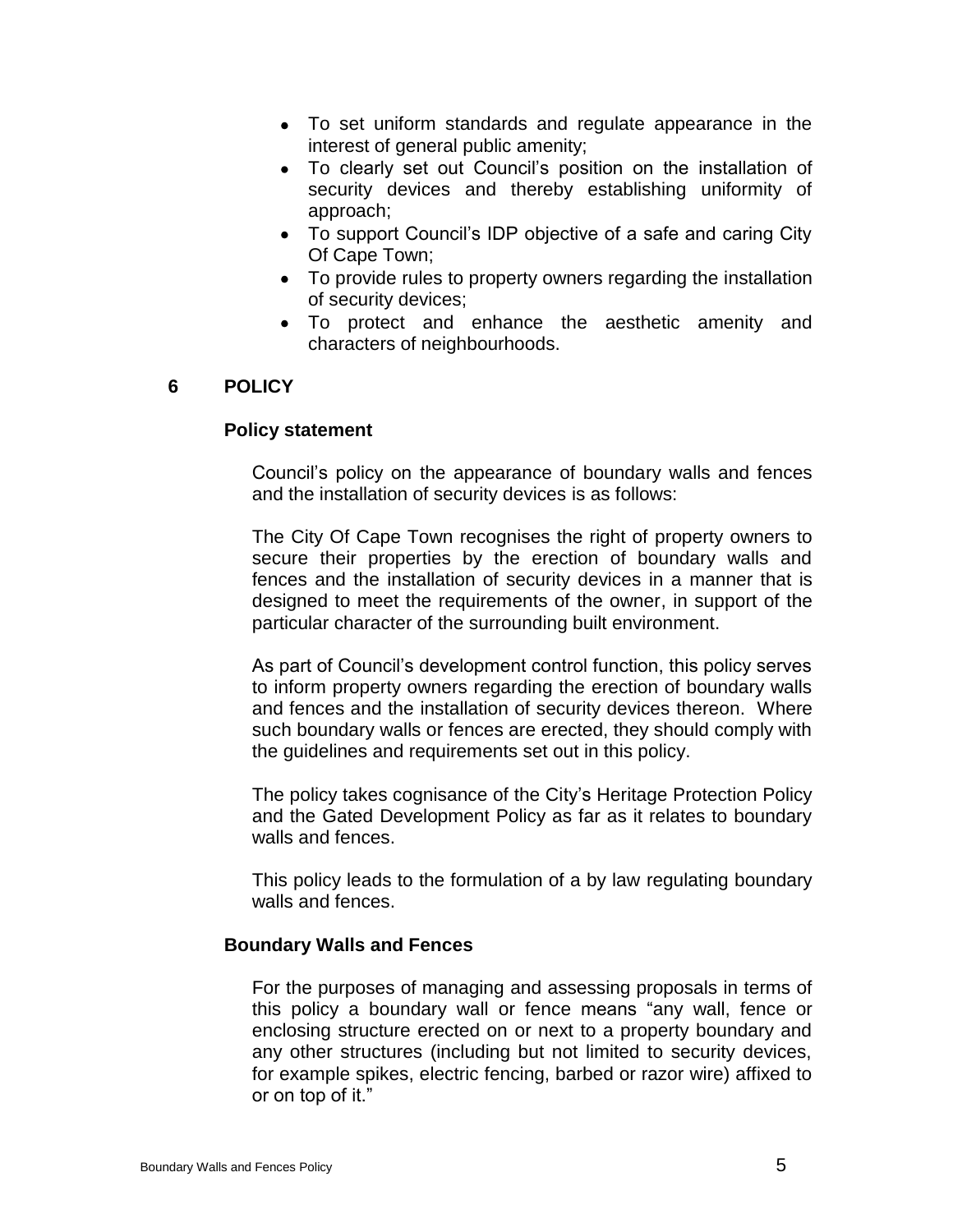Boundary walls and fences situated on street boundaries and/or public open space boundaries and lateral boundaries shall comprise the materials listed in Appendix A and shall comply with the following requirements:

- o No boundary wall or fence shall exceed 1,8 m in height on a street boundary and 2,1 m in height on a lateral boundary;
- o At least 40% of the surface area of a street boundary wall, including gates, if provided, must be visually permeable;
- o The height of a boundary wall or fence shall be measured from the existing ground level abutting such wall or fence, provided that where the ground levels on opposite sides of a wall or fence are unequal, the height shall be measured from the higher of the two sides.;
- o Electrified fencing and other forms of security fencing shall also comply with these requirements.

The provisions of Section 4 of the National Building Regulations and Building Standards Act, No 103 of 1977, are applicable which means that prior written authority must be obtained from the City when erecting a boundary wall or fence. The Building Control Officer has indicated that the provisions of Section 13 of Act 103 dealing with work of a minor nature are also applicable.

#### **Electric Fences**

For the purposes of managing and assessing proposals in terms of this policy, an electric fence means an electrified barrier erected on top of a boundary wall or attached to a boundary wall or fence. Electric fences shall conform to the following:

- The maximum height of electric fence permitted is 450 mm
- An electric fence must be at least 1.8m above the ground level at any point.
- Electric fences are only permitted to be erected on top of or attached to walls or fences.
- Electric fences are not permitted to encroach over the site boundary
- Regulation 11 of the Electrical Machinery Regulations promulgated in terms of the Occupational Health and Safety Act, No 85 of 2003 must be fully complied with.

Freestanding electric fences shall not be erected along any boundary in such positions that persons can inadvertently come into contact therewith.

## **Requirements Regarding Security Devices**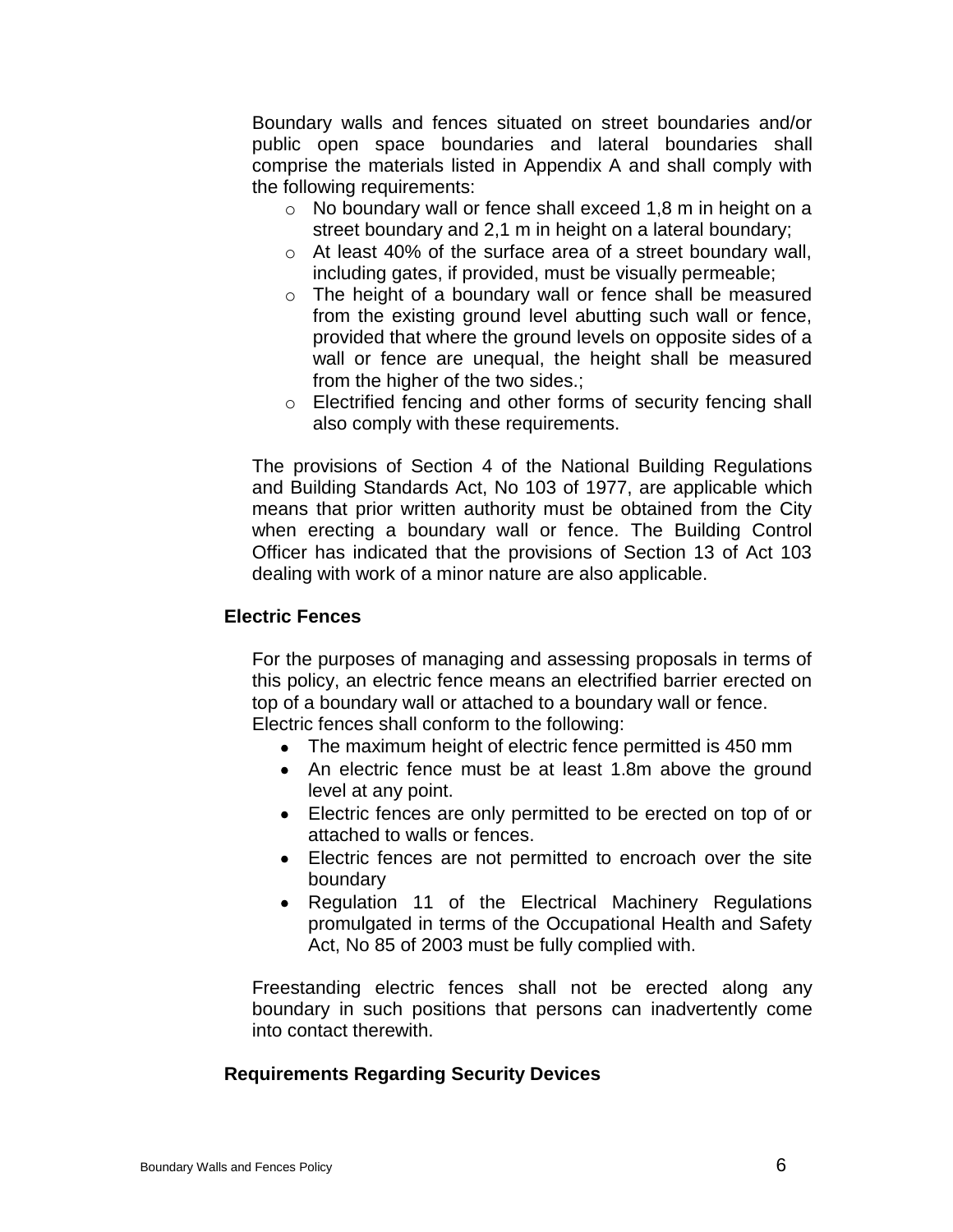For the purposes of managing and assessing proposals in terms of this policy, security devices include security spikes, razor wire and barbed wire affixed to or on top of walls or fences.

Any proposal in this regard shall comply with the following:

- Security Spikes i) Security spikes are permitted on top of boundary walls on residential properties and in business zones at a minimum height of 1,8m above the footway
	- ii) Spikes are not permitted to encroach over the site boundary
- Razor or barbed wire: Not permitted in any form in residential zoned and commercial zoned areas but will be permitted in industrial zoned areas.
- Glass shards: Glass shards are not permitted in any form in residential areas.

## **7 COMMENCEMENT AND IMPLEMENTATION**

<span id="page-6-0"></span>Implementation of this policy commences on ………. 2008.

This policy replaces all previous polices dealing with boundary walls and fences.